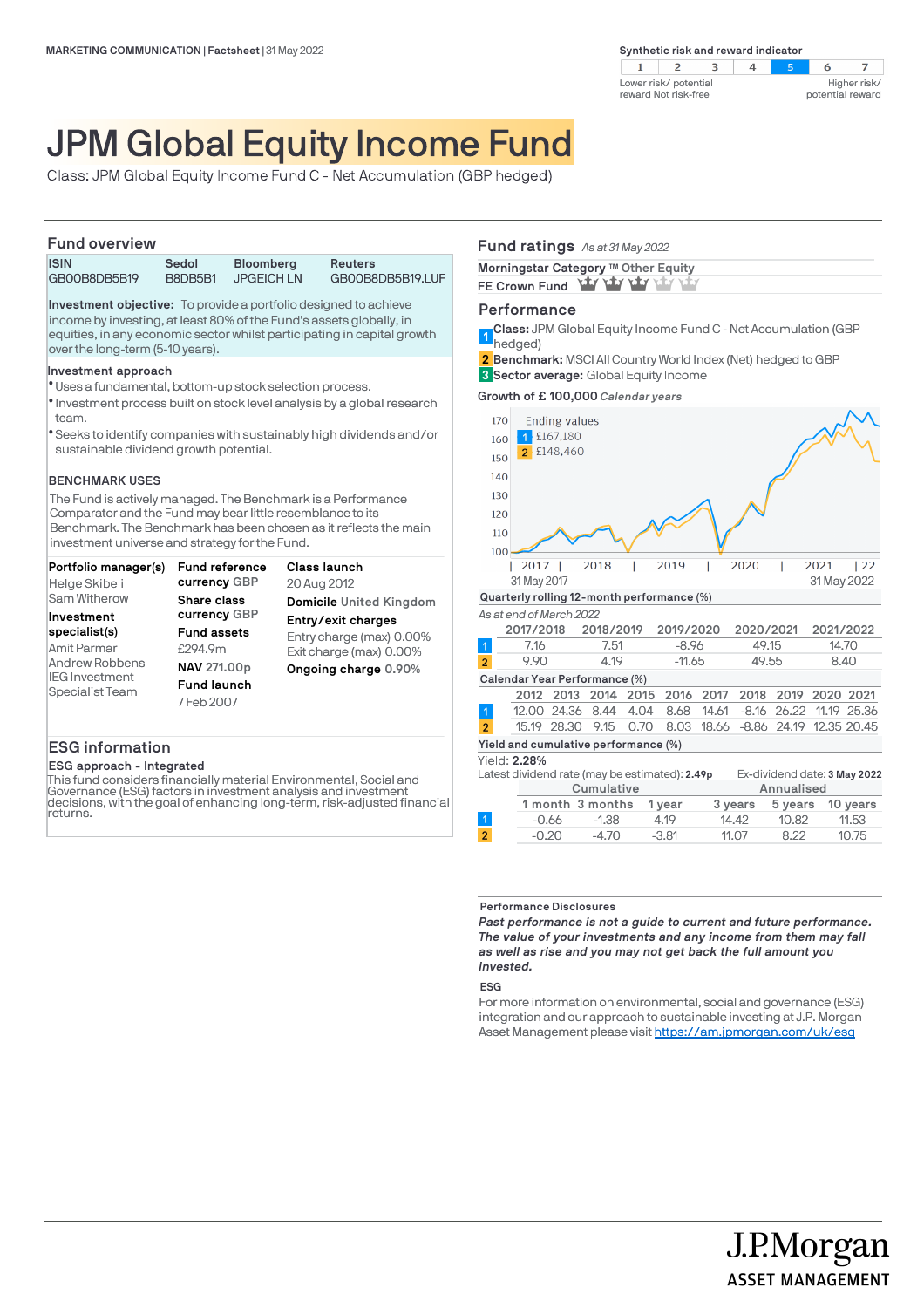# **Portfolio analysis**

| <b>Measurement</b>        | 3 years | 5 years |
|---------------------------|---------|---------|
| Correlation               | 0.96    | 0.96    |
| Alpha (%)                 | 3.02    | 2.40    |
| Beta                      | 0.94    | 0.95    |
| Annualised volatility (%) | 16.13   | 14.33   |
| Sharpe ratio              | 0.81    | 0.80    |
| Tracking error (%)        | 4.77    | 4.06    |
| Information ratio         | 0.73    | 0.61    |

# **Holdings**

| Top 10                      | Sector                          | % of assets |
|-----------------------------|---------------------------------|-------------|
| Microsoft                   | Technology -<br>Software        | 4.6         |
| <b>Texas Instruments</b>    | Technology - Semi &<br>Hardware | 3.0         |
| McDonalds                   | Retail                          | 2.8         |
| <b>Analog Devices</b>       | Technology - Semi &<br>Hardware | 2.6         |
| Johnson & Johnson           | Pharm/Medtech                   | 2.5         |
| <b>Bristol-Myers Squibb</b> | Pharm/Medtech                   | 2.4         |
| T.JX                        | Retail                          | 2.1         |
| Comcast                     | Telecommunications              | 2.0         |
| <b>TC</b> Energy            | Energy                          | 2.0         |
| AbbVie                      | Pharm/Medtech                   | 2.0         |

**Market cap (%) (USD)**



| Regions (%)                |      | Compared to benchmark |
|----------------------------|------|-----------------------|
| <b>United States</b>       | 58.4 | $-2.2$                |
| Europe & Middle East ex UK | 18.5 | $+6.3$                |
| Japan                      | 6.8  | $+1.3$                |
| Canada                     | 4.8  | $+1.5$                |
| United Kingdom             | 3.6  | $-0.3$                |
| Pacific ex-Japan           | 3.4  | $+0.3$                |
| <b>Emerging Markets</b>    | 3.3  | $-8.1$                |
| Cash                       | 1.2  | $+1.2$                |

| Sectors (%)                  |      | Compared to benchmark |
|------------------------------|------|-----------------------|
| Technology - Semi & Hardware | 10.8 | $-1.1$                |
| Pharm/Medtech                | 10.5 | $+0.3$                |
| Banks                        | 9.7  | $+0.9$                |
| Insurance                    | 7.0  | $+3.8$                |
| Retail                       | 6.8  | $+1.6$                |
| Technology - Software        | 6.7  | $-0.5$                |
| <b>Industrial Cyclicals</b>  | 5.8  | $-1.0$                |
| Energy                       | 5.7  | $+0.5$                |
| <b>Consumer Staples</b>      | 5.0  | $-0.7$                |
| Automobiles & Auto Parts     | 4.4  | $+1.4$                |
| Others                       | 26.4 | $-6.4$                |
| Cash                         | 1.2  | $+1.2$                |